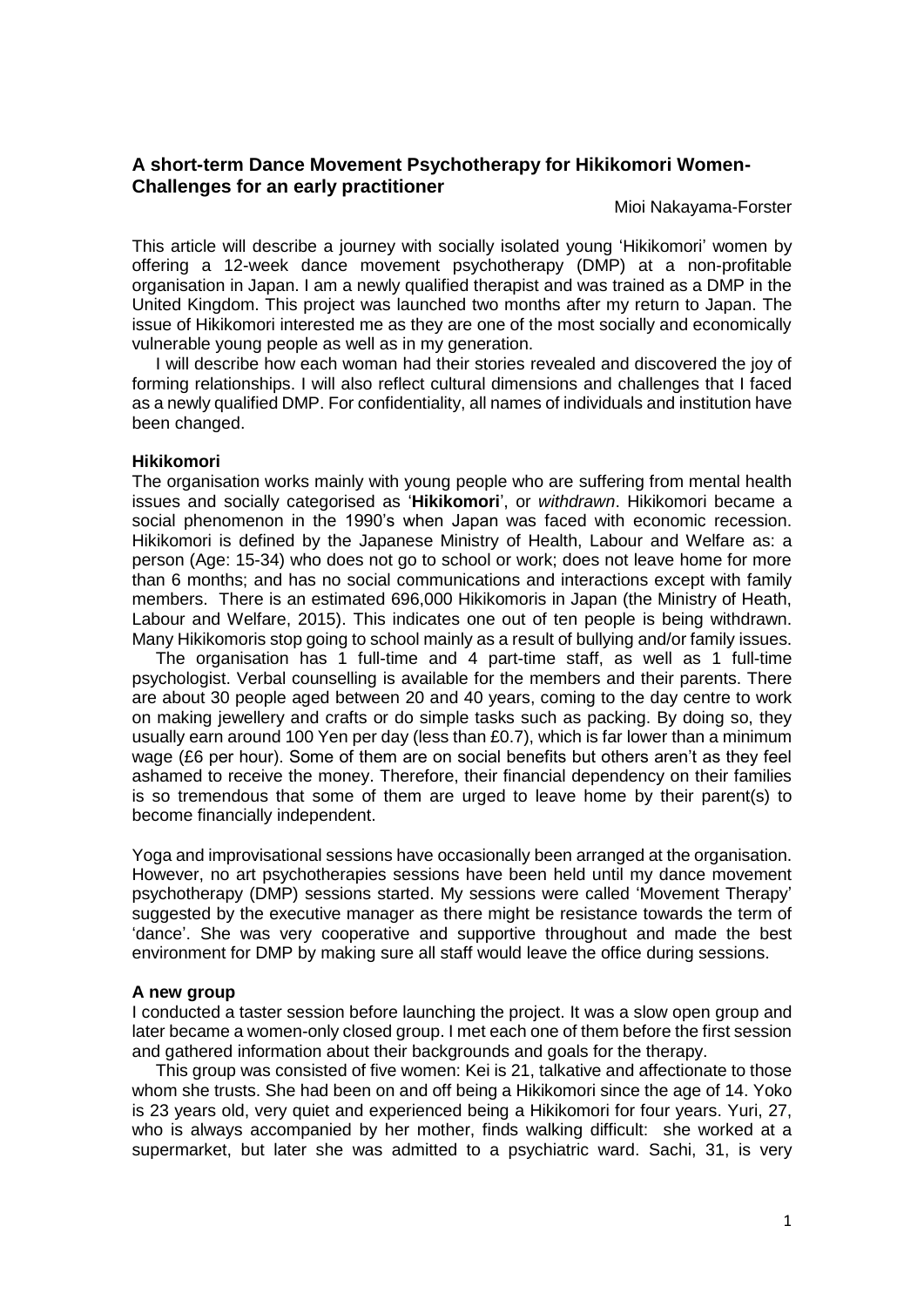expressive, has a huge conflict with her mother for many years, being a Hikikomori for 18 years. Mai, 35, has been suffering from depression for 15 years, which led her to be a Hikikomori for 10 years. They all were born and raised in the same city as I was. All of them felt quite bad about their financial dependency on their parents, who are mostly divorced. They have experienced being inpatients at the mental health clinics, suffering from constant anxiety and tension. Most of them were bullied and stopped schooling while they were adolescents. Their goals included: becoming less anxious, making friends, having a normal life and going back to work.

### **Challenges**

As I lived abroad for the last 15 years, in my first few sessions, I was very nervous and worried if I would be able to speak smoothly. I struggled a lot simply to express the words in my mother tongue that we use in sessions. It was a completely new challenge for me. I was aware that my clients saw me as a foreign traveller who is free, adventurous and courageous. I was also called a *sensei* (teacher) which meant they were placing me above them in the social hierarchy, something very significant in Japanese culture. Unlike English, Japanese people distinctly speak with various honorific terms to persons whom they think are older or superior. This fact seemed to me a barrier to build a therapeutic relationship even before we started the sessions. As the weeks past, I asked them to call me by name, instead of allowing them to call me *sensei* and explore the reason. However, I must admit myself that I didn't have room to pay attention to such a detail at this point.

## **Getting Creative**

Reflecting on my feelings before I started this group, I was unenthusiastic about having to return to my country, and home-town. Contrarily, I was so keen and ambitious that I wanted to build my new career as a DMP and quickly fixed the group and met each woman for the assessments. After the taster session my supervisor, who is 10,000kms away, simply asked me, "So….now what image do you have at this moment?" "……………………" I went blank. I was reminded to become curious and creative, to allow myself to build a picture as the group was forming at the beginning of the sessions.

 My initial image about this group was of "white clouds floating in the sky but having no forms". I started to watch clouds, sometimes drew images of the group, or moved on my own. These creative processes were helpful for me to ground myself more during these busy days.

## **Less is More~ Beginning - Session 1~3**

*"Less is more. Slow down."* was the key for me to run this group. Indeed, these women found it difficult to come to the organisation, and be away from home. My first three sessions were focused on providing a space with the women to get used to moving by mirroring others and repeating movements they liked. I was very alert to a need of taking a good enough length of time for the warmup while wondering aloud if some repetitions might bore them. However, they all seemed to have discovered enjoyment in the act of just *moving together* and exploring various movements.

 Sachi moved her arms in criss-crossed motions, which she said, "I am sorry for what I am." I was struck by her comment and remembered a description of herself being a burden for others. As I received her movement and we mirrored each other, I opened my arms wide as I felt a need to express the importance of accepting the way she was. Interestingly, Mai changed my movement into a cheerleading gesture as if we were all cheering for Sachi. At the end, Sachi said, "I thought nobody else would do my movement,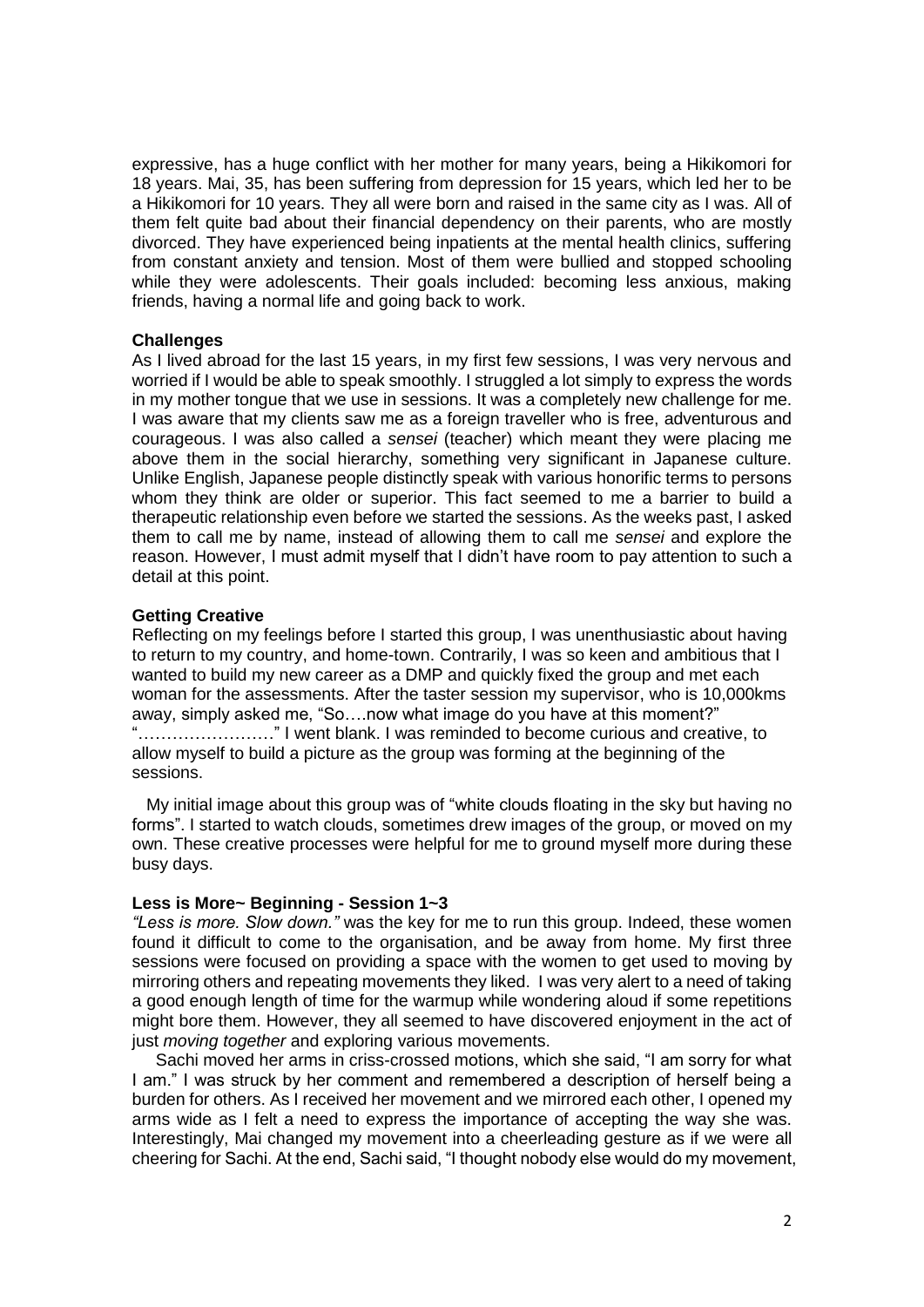but saw others doing mine! I felt they were so adorable." Mirroring movements, assisted by sounds and rhythms, was so powerful that these young women started to find a connection with others.

### **Space and Speed- Session 3~6**

The slow introduction to a sense of space and speed was so critical because it led the group to create more varied movements and interact with one another and, in the end, move as a whole. The group was given an opportunity to move either directed or nondirected, change speed of movements and pass the leadership of directions to others. Our exploration in relation to the space and speed was rich; moving towards the centre, side, walking backwards, and opposite directions; changing speed of walking, moving with somebody else's movements etc. We also tried to walk alone or together or at a different speed. This made me realise that, for example, I was walking much faster than Yoko and needed to really slow down to walk with her. Using space and speed created laughter, rhythms and sounds among us.

 This experience was a new and another huge finding for the women. I also noticed that when using space, the group met more at the centre point. Kei mentioned that she felt happy when she found that some people wanted to go to the same points as her. Yoko said, "I found it more interesting to move with people rather than moving alone." Yuri stood up and walked a lot in the space on her own for the first time. "What progress she made!" I thought. She always comes to the organisation with her mother who publicly describes her daughter as a slow person with a learning disability. She suffers from a medically unexplained symptom and needs a support to stand. Her wish in this therapy is to be able to walk. Yuri seemed to be relieved to be present in the group as I assured that everyone is welcome to sit or stand without asking permission. Her gaze was often in my direction and she spent most of the time following my movements.

### **Forgotten – Session 6~7**

Sachi surprised everyone with her movements and words. While checking in, she suddenly said, "I forgot my name for a moment." I invited these women to reflect about what it is like to forget yourself or what it means to them. However, in the end, I think I hardly utilised her poignant statement through movement, as I was relatively preoccupied with introducing props to them and felt that the process wasn't happening organically. Although everyone looked interested in the new stuff, I suddenly got so anxious that my brain went blank- what am I going to do with the props? My anxiety may have been revealed to the group when we passed the movement leadership - I passed my movement to others too quickly. I also noticed that I was stuck physically, staying in the same place. It was me who forgot myself - I lost myself while being the therapist.

 In supervision, we had to think deeply about this. I realised that I tried to bring changes quickly to the group, unconsciously fitting them into my way or my needs and not simply listening to their needs. There seemed to be a parallel process: while I was feeling anxious and eager for the participants to quickly change, their parents were urging them to move on and progress with their lives swiftly. The fact that these women started to giggle a little bit, talk to each other, notice others' movements and offer positive feedback about others, was a significant shift for them. They had just begun to create new connection with others. I was again reminded that I was going to form something secure for this group. As an early practitioner, I had to remember my role to actively support their body movements and develop the group. Simultaneously, I was assured by my supervisor that changes had been happening and I did need to value myself and these small detailed changes. From the next session, I realised that I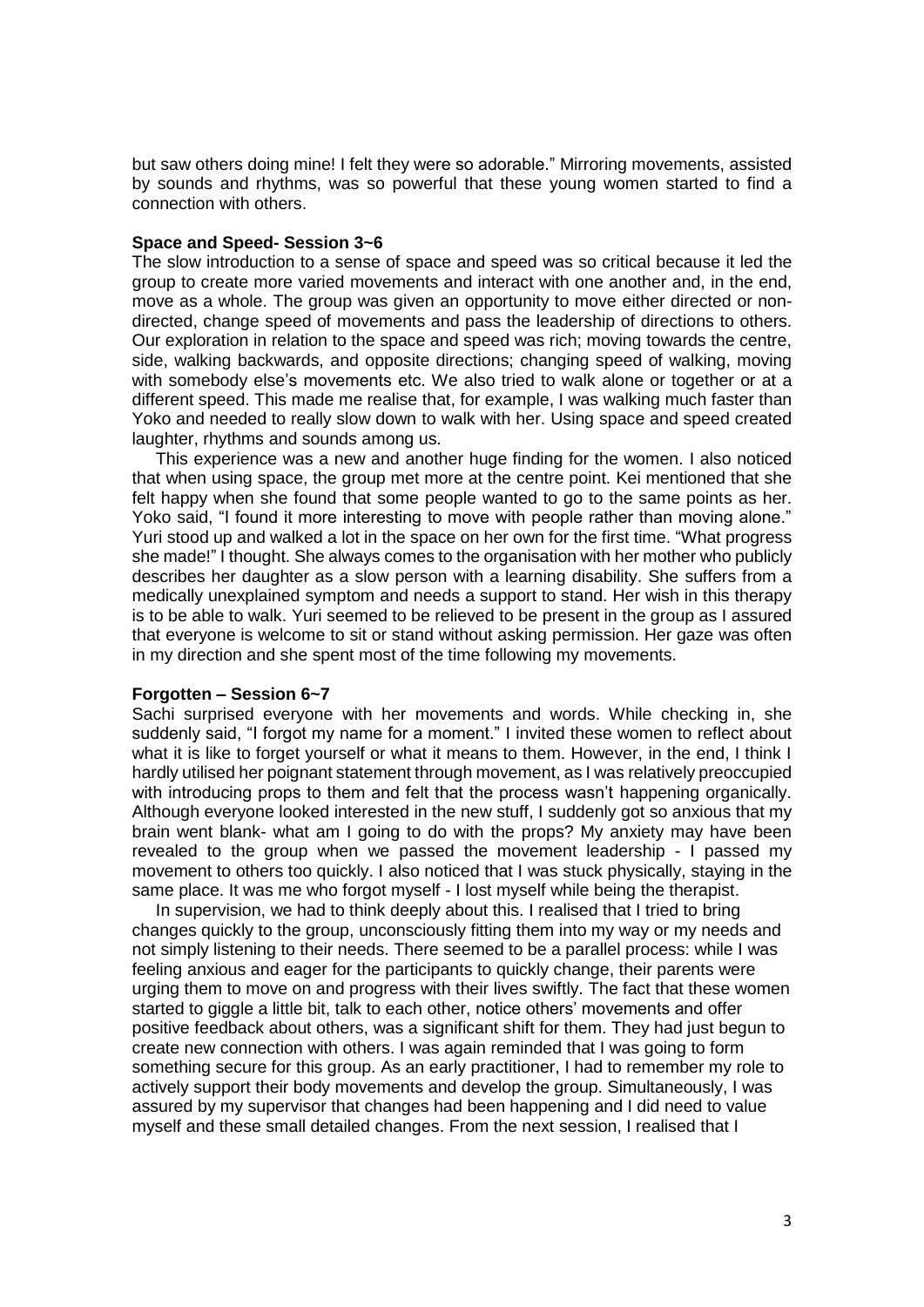stopped worrying so much and concentrated on noticing what was happening, which enabled me to make use of and develop what was emerging from the group.

### **Unfolding Stories- Session 7~10**

The more bodily communications the women created, the more stories they began to unfold in the sessions. Mai shook the rain-stick near me, which made me move to the ground. The women who formed the circle started to cover my body, apart from my head, with colourful cloths and white feathers. Mai and Kei later said there seemed a story where "sensei" was buried. I was left with the feeling that this might be the beginning of the ending.

 It was memorable for me that Yuri swung her cloth so close it nearly touched my cloth. I was really touched that she communicated her sincere wish to move and get connected with me through the cloth. I understood she had cherished this group and gained the joy of movement. She told the group that she felt her achievement was being able to stand and move with others.

 Yoko wore a golden mantle with white feathers around her neck and slowly started to walk in the room; she later described herself as a traditional Japanese singer. Normally traditional Japanese singers wear shiny costumes, have a rich octave and sing with an enormous sense of grounding. When Yoko reflected that she realised it was ok to bring herself forward after having moved with others, I understood she had started discovering a new self within her – talking to a new person, sharing space with someone and in her words "revealing" what she was. In Sachi's eyes, Yoko was a queen. Kei also appreciated that Yoko had "opened her heart to the group." I felt this might have been the first time ever that Yoko was so appreciated and paid positive attention to from others. Having listening to what these women were saying about others, it hit me that, they were just seeking deep connection with others. At the end of the therapy, Yoko described her achievement as being able to speak to and with others.

#### **Staying Present for the Ending- Session 10~11**

The women started dancing in a circle like Native Americans as if they were celebrating a new friendship. It was so unconscious that I promptly went into the circle and lay down to watch their moves, laughter and energy. Later at one point I noticed myself drifting away from the circle, watching their moves and also running away from Kei who was playing with ribbons and cloths like a child. It wasn't until I had in supervision and I reflected on my thoughts about the ending of the group that I wasn't really aware of how I felt about it. I realised that I was AVOIDING the ending of this beautiful group. I again remember that I generally find it difficult to face endings. I knew I was going to leave the city again and miss the group and each one of them. In my mind, it felt that the clouds that had gradually formed would be disappearing slowly. However, I was assured by my supervisor that my clients would take something with them and the image of the group would be left with me. I, as a therapist, would have to allow the group to celebrate, enjoy, feel sad etc at the same time, as they began to close the 12 chapters of their own stories. They are the ones who write the stories and I am the one who witnesses the moments. I had to be present. I needed to think about what I had to do to bring myself back to the present moment. I think this was a crucial point to remember for myself and indeed a challenge as an early practitioner.

 Nonetheless, towards the end, I felt I almost abandoned my clients; the warmup was much shorter and I did not do any mirroring, having had a shallow assumption that they could move on their own…. I completely skipped the established structure! Again, I felt I lost my therapeutic stance. Mai's comment that she felt that she could not create more new movements was mirrored in a way that I had created a situation where they might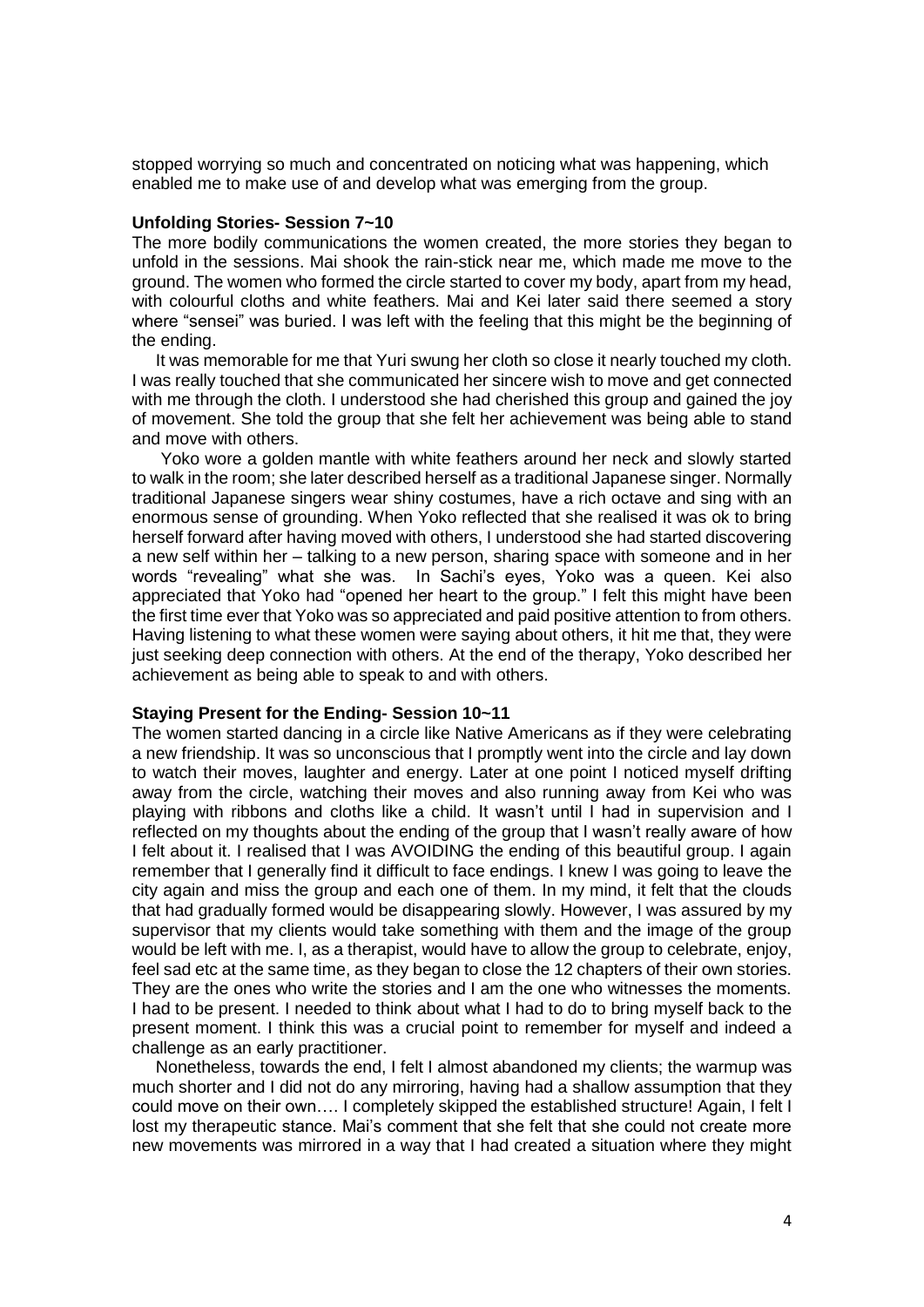have felt "not good enough" (Casement, 1985). Perhaps to keep this fragile group, I should have kept the structure they got used to where they could feel it was ok to "be by themselves". Reflecting on this mistake, I am now aware that I did unconsciously avoid the process of being with my clients towards the end. The ending with my clients was indeed terrifying for me.

 On the other hand, I was conscious that many things were happening in my life and my mind was so much preoccupied with unknown things at the same time. I felt the status of my mind also impacted on the sessions.

#### **Last Journey**

Sachi, who had had a long absence, made it to the last session. At the beginning, she said "I am hesitant, but because we are gathering here for the last time, I want to say that this (therapy) was my first place to be heard." Although she normally has a horizontally expanding movement, she stayed still for the first time, which was well received by Yoko who kept a posture of holding her palms facing the sky. Kei made a flower bud with her hands and made it bloom by opening upwards. I strongly felt that these women were not moving just for the sake of moving, but enjoying every moment of moving together. The movements had come to own its meanings, liveliness and emotions.

 All of sudden, Sachi came to hug me from behind. My bodily response was that I maintained contact with her hands and gently led her towards movement. Reflecting in supervision, my supervisor suggested that I could have just received her hug as an acknowledgement of a "thank you" and hung onto the ending with her. I also realised that hugging isn't a typical Japanese gesture in Japan, so it was an extraordinary way for her to show affection. Sachi later reflected that she felt allowed to be as she was and was able to relate to others. She has been seeing herself as a burden for others and blaming herself. However, in the sessions she had been an inspiration and surprise for the other women. Movements were somewhat "original and unique" and her verbal expressions were honest and sincere for others.

 Everyone was moving freely throughout the last session. Kei was actively playing with everyone. Mai seemed more actively moving with the others. Towards the end, I noticed that everyone was moving in the circle in the same direction. It also looked like Yoko was leading and the rest of the women followed her, although she reflected it was a pity that she didn't move more actively. I personally celebrated every minute of moving with each one of them and feeling liberated about doing my own movements.

### **Conclusion**

Twelve weeks flew by quickly. These women discovered the joy of getting to know and relating to each other and sharing movements. I am sure they are going to take this bodily lived experience with them.

 My wish that I had wanted to work for my own people came true because of them. I am left with huge gratitude for every woman whom I met and learnt from immensely. I will remember every moment we danced and talked. My journey as a DMP has just begun and I am still learning how to slow down and listen to clients. I became more aware of cultural aspects that had appeared in the sessions. I would like to take my experiences with these women forward to a next DMP journey.

 I noticed that the clouds developed by themselves at their own pace and in their own way, and then moved on. They are still up in the sky, forming different shapes every day and always reminding me that they are there.